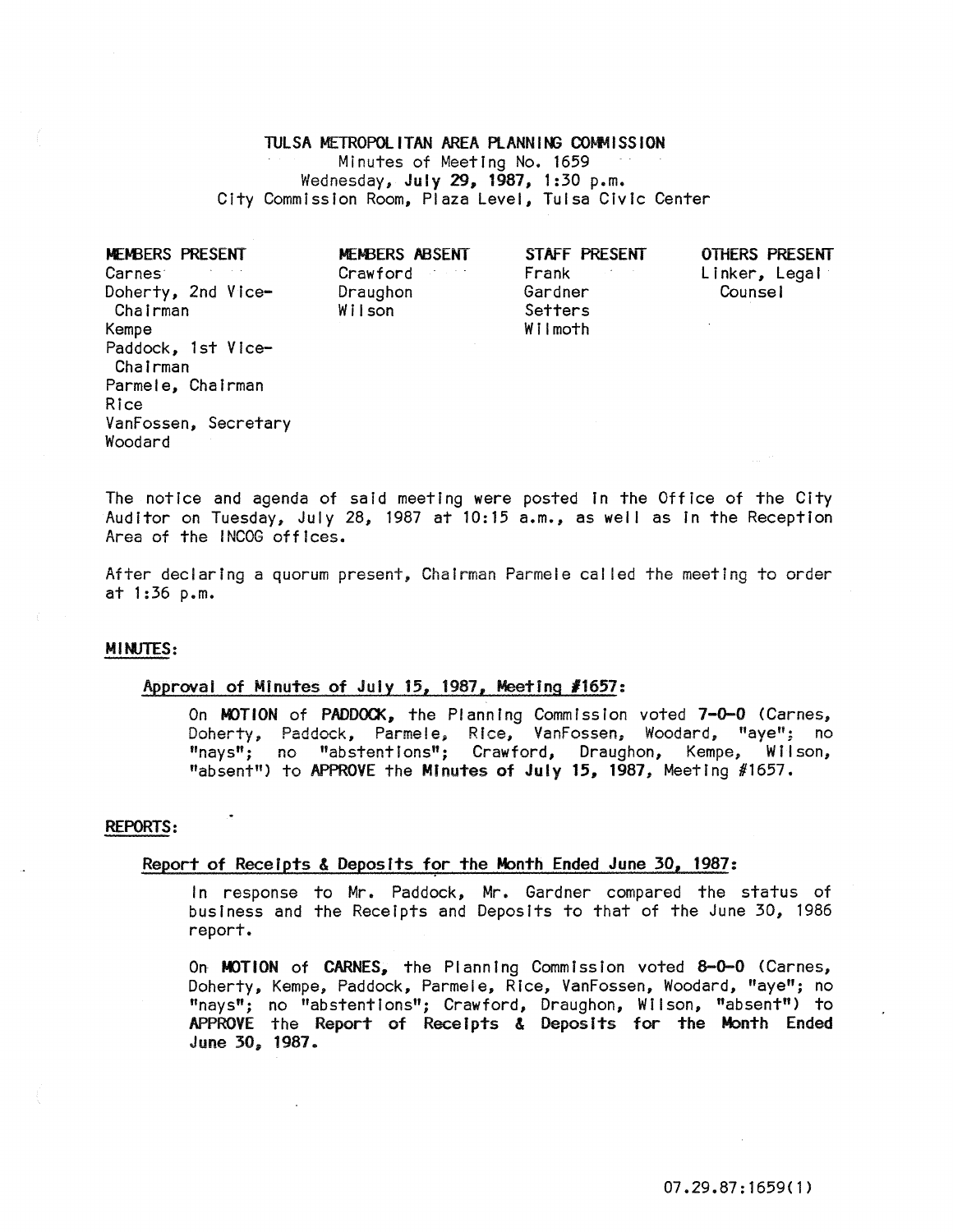# REPORTS - Cont'd

#### Chairman's Report:

Chairman Parmele advised that Mr. Doherty has consented to serve as the TMAPC representative on a committee for the Tulsa Trails project. Mr. Gardner confirmed that, as this deals with the Master Park Plan and various District Comprehensive Plans, it would ultimately come before the TMAPC for review.

#### Committee Reports:

Mr. Paddock stated that the Rules & Regulations Committee would soon be scheduling a meeting with respect to the Sign Code. He advised rece Ipt of a request from the attorneys representing Circle K and C.R. Signs for consideration of some proposed changes. Mr. Paddock added that he had also received a request from Mr. 8111 Stokely In regard to the Sign Code.

#### Director's Report:

Mr. Gardner briefly reviewed the latest modifications to the Development Guldel tnes, as discussed at the July 22nd TMAPC meeting. He noted these changes have been reviewed by the Legal Department, and would be presented next week In resolution form for adoption.

# SUBDIVISIONS:

PRELIMINARY PLAT APPROVAl:

Tesoro Addition (PUD 179-N)(1283) *SWic* of East 71st & South 85th East Ave (CS)

This is a replat of the north 556' of Lot 4, Block 1, El Paseo, in accordance with two PUD actions (PUD 179-C-4 and 179-N). The latest (PUD 179-N) applies speclftcal Iy to Lot 4, and the balance was covered In 179-C-4. TAC and TMAPC waived the plat requirement on this tract as long as it was only one tract and not four separate lots. A plat was required If the lots were to be separately owned, so this plat will accomplish this purpose.

Staff advised that an Access Change has been approved by Traffic Engineering and was submitted along with the plat waiver application. It may not be necessary to file the actual document, since this plat shows the access In the location approved by Traffic Engineering and the filing of the plat will serve to change the access.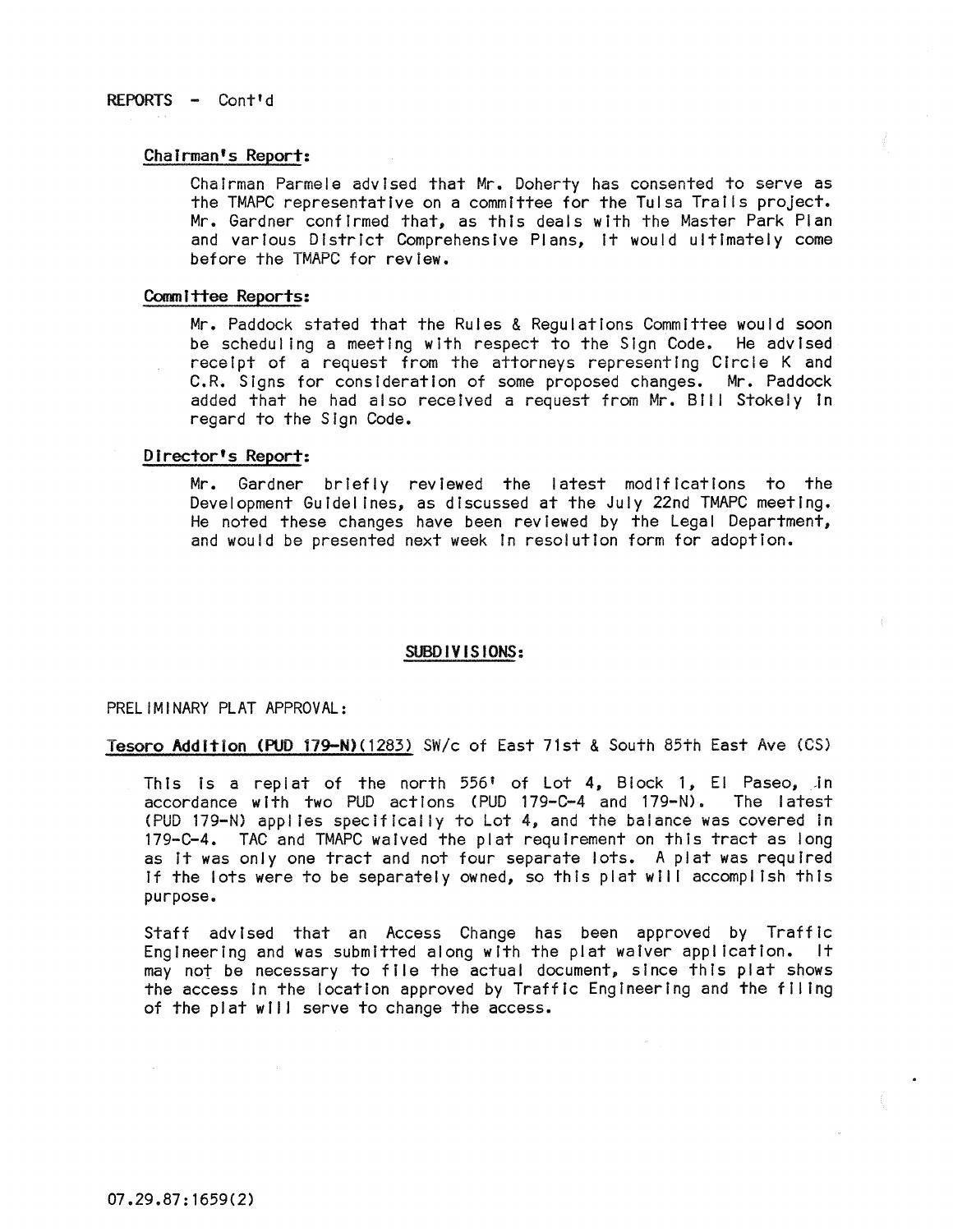In discussion, TAC recommended that numerous access, drainage and utility easements be combined for clarity on the plat. Department of Stormwater Management advised that owner indicated that on-site storm water detention was to be provided on each lot.

The TAC voted unanimously to recommend approval of the PRELIMINARY plat of the Tesoro Addition, subject to the fol lowing conditions:

- 1. Omit words "Legal Description" from under the title block. Show a block number. Show 50' building line from 71st (PUD requirement and zoning requirement).
- 2. Utility easements shall meet the approval of the utilIties. Coordinate with Subsurface Committee if underground plant is planned.<br>Show additional easements as required. Show standard 11' width Show additional easements as required. easements. Some confusion may be avoided by showing some areas as 25' access and utility easement, instead of a number of separate lines within the access easement. Show 17-1/2' utility easement on 71st Street and 25' building line and utility easement on South 85th East Avenue.
- 3. Covenants:
	- (a) Provide Section II for access easement provisions.
	- (b) Provide Section III for PUD conditions. (Staff prepared sample; see copy thereof.)
- 4. All conditions of PUD 179-C-4 and 179-N shall be met prior to release of final plat, including any applicable provisions in the covenants or on the face of the plat.
- 5. Water plans shall be approved by the Water and Sewer Department prior to release of final plat.
- 6. Pavement or landscape repair within restricted water line, sewer line, or utility easements as a result of water or sewer line or other utility repairs due to breaks and failures, shall be borne by the owner(s) of the lot(s).
- 7. A request for creation of a Sewer Improvement District shall be submitted to the Water and Sewer Department prior to release of final plat.
- 8. Paving and/or drainage plans shall be approved by Stormwater Management and/or City Engineer, Including storm drainage, detention design and Watershed Development Permit application subject to criteria approved by City Commission.
- 9. A request for a Privately Financed Public Improvement (PFPI) shall be submitted to the City Engineer.
- 10. A topo map shall be submitted for review by the Technical Advisory Committee (Subdivision Regulations). Submit with drainage plans as directed.

07.29.87:1659(3)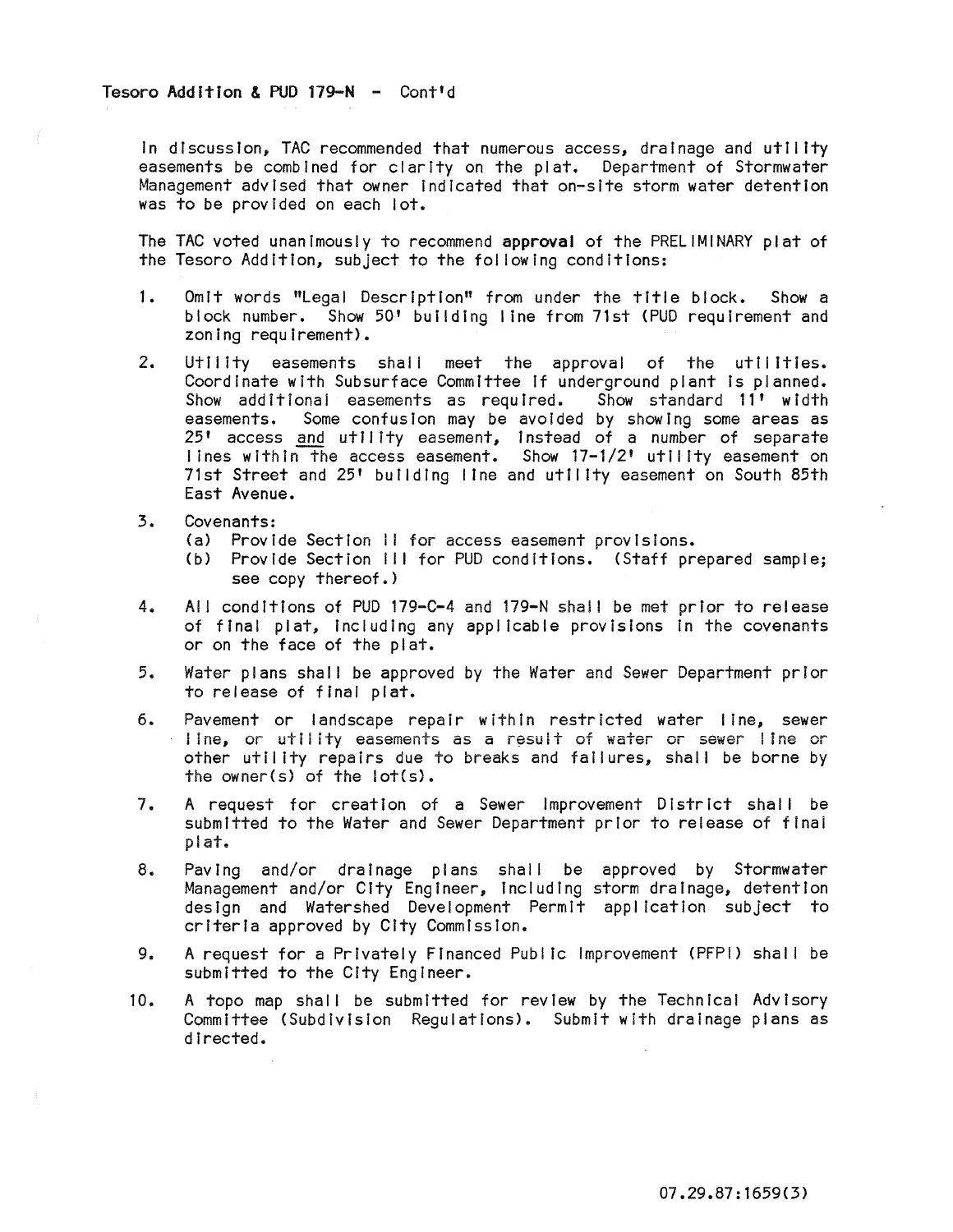- 11. Limits of Access or (LNA) as applicable shall be shown on the plat as approved by Traffic Engineer. Include applicable language In covenants.
- 12. It Is recommended that the applicant and/or his engineer or developer coordinate with the Tulsa City-County Health Department for solid waste disposal, particularly during the construction phase and/or clearing of the project. Burning of solid waste is prohibited.
- 13. A "Letter of Assurance" regarding Installation of Improvements shall be submitted prior to release of final plat, including documents required under Section 3.6-5 of Subdivision Regulations.
- 14. All (other) Subdivision Regulations shall be met prior to release of final plat.

# Related PUD 179-N: Detail Site Plan Review

The subject tract Is a part of Lot 4, Block 1 of the EI Paseo Addition and Is located at the southwest corner of East 71st Street South and South 85th East Avenue. PUD 179-N has a frontage of 140' on East 71st Street South and 240' on South 85th East Avenue, with a net land area of .77 acres. The tract was initially approved for uses permitted by right in The tract was initially approved for uses permitted by right in the CS zoned district, excluding certain uses, and later for special exception use including vehicle repair and service. The applicant is now requesting Detail Site Pian approval for a portion of the subject tract. Staff would note that the west 10' and the south 40' of PUD 179-N is excluded from this request. The submitted Plan includes elevations which Indicate overhead doors having an east and west orientation.

Staff recommends APPROVAL of the Detail Site Plan subject to the fol lowing conditions:

- 1) That the applicant's submitted Detail Site Plan and elevations be a condition of approval unless modified herein. Note that the west 10' and south 40' Is excluded from the application. That portion of PUD 179-N under Detail Site Plan application Is 130' along East 71st and 200' along South 85th East Avenue.
- 2) Development Standards: Land Area (net):

26,000 sf

Permitted Uses:

Those uses permitted in a CS district by right excluding bars, taverns, nightclubs and dance halls; only vehicle repair and<br>service from Use Unit 17. (An service from Use Unit 17. automobile repair and service is proposed.)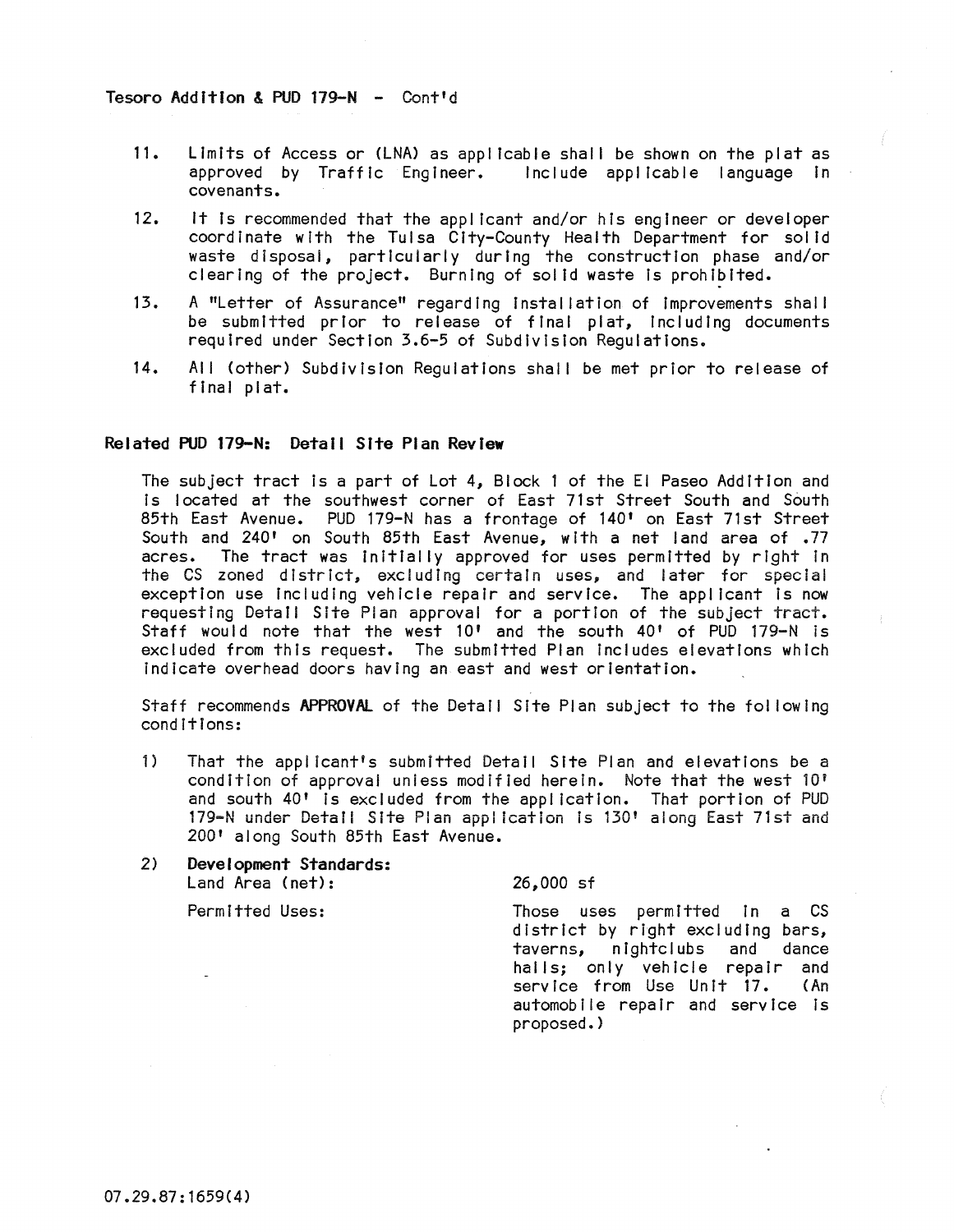| Maximum Building Height:                                                                                                                      | $19'5 - 1/2''$ (one story) *                                    |
|-----------------------------------------------------------------------------------------------------------------------------------------------|-----------------------------------------------------------------|
| Maximum Building Floor Area:                                                                                                                  | $6,600$ sf                                                      |
| Minimum Off-street Parking:                                                                                                                   | 30 spaces proposed (11 required)                                |
| Minimum Building Setbacks: **<br>from centerline of East 71st<br>from centerline of 85th E. Ave.<br>from west boundary<br>from south boundary | 110'<br>551<br>52.5' (none required)<br>(none required)<br>58 L |
| Minimum Landscaped Open Space:                                                                                                                | Exceeds the required $10\%$ (3,360 sf)                          |

- \* A total of 9,400 square feet has been al located to this tract per PUD 179-N.
- \*\* Building setbacks are measured from the exterior boundaries of PUD 179-N.
- 3) That all trash, mechanical and equipment areas shall be screened from public view.
- 4) All signs shall be subject to Detail Sign Plan review and approval by the TMAPC prIor to Installation and in accordance with Section 1130.2(b) of the PUD Chapter of the Zoning Code and as fol lows:

Ground Sign: One ground sign on East 71st Street with a maximum display surface area of 140 square feet and a maximum height of 25' as measured from the curb line of the lot upon which It is located.

Wall Signs: Wall signs shall not exceed a display surface area one square foot per each lineal square foot of building wall to which it is attached.

No signs shall be flashing and Illumination shall be by constant light.

NOTE: Although the applicant at this point has not requested Detail Sign Plan approval, slgnage Is shown on the submitted plans. The submitted plans exceed the square footage approved by PUD 179-N for ground signs.

5) That a Detail Landscape Plan shall be submitted to the TMAPC for review and approval and Installed prior to Issuance of an Occupancy Permit. The landscaping materials required under the approved Plan shall be maintained and replaced as needed, as a continued condition of the granting of an Occupancy Permit. Landscape treatment shall Include berms and planting treatment. Special intensive landscape treatment shall be given along South 85th East Avenue to screen the public view of the vehicle repair and service elevation of this development.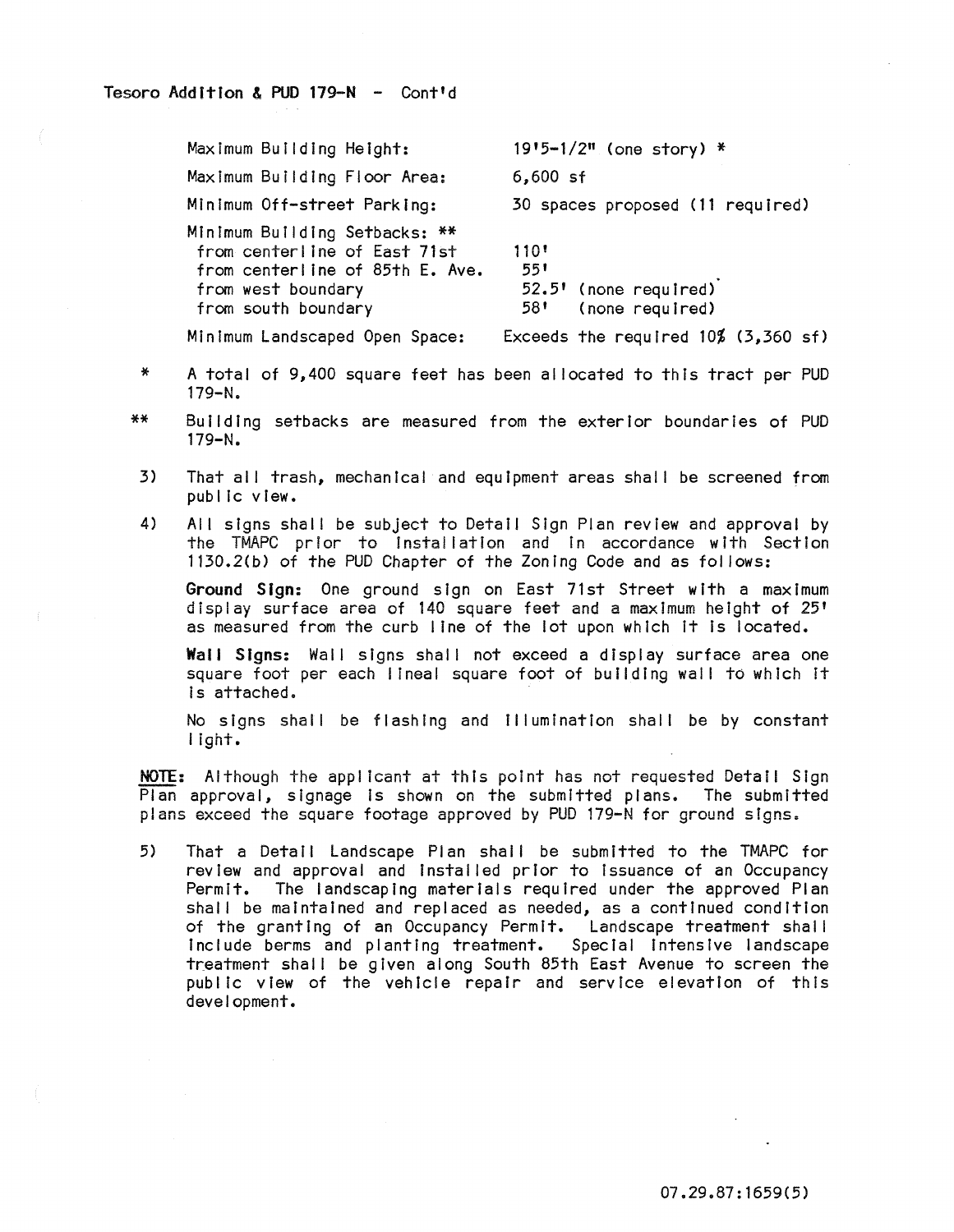- 6) Subject to review and approval of conditions, as recommended by the Technical Advisory Committee. The proposed curb cut south of the The proposed curb cut south of the southwest corner of South 85th East Avenue and East 71st Street shall be deleted and requirements of the Department of Stormwater Management must be met for the 130<sup>'</sup> x 200' subject tract under application for Detail Site Plan approval.
- 7} That no Building Permit shall be Issued until the requirements of Section 260 of the Zoning Code has been satisfied and approved by the TMAPC and filed of record In the County Clerk's office, Incorporating within the Restrictive Covenants the PUD conditions of approval, making the City beneficiary to said Covenants.

# TMAPC ACTION: 8 members present

On MOTION of KEMPE, the Planning Commission voted 8-0-0 (Carnes, Doherty, Kempe, Paddock, Parmele, Rice, VanFossen, Woodard, "aye"; no "nays"; no "abstentions"; Crawford, Draughon, Wilson, "absent") to APPROVE the Preliminary Plat for Tesoro Addition and the related Detail Site Plan for PUD 179-N, subject to the conditions as recommended by the TAC and Staff.

#### \* \* \* \* \* \* \*

# UPS-1 (3294) East 58th Street & South 118th East Avenue (IL)

This plat will cover approximately 40 acres of a 60 acre tract which was zoned IL under application Z-6025. The remaining 20 acres east of 118th East Avenue will be platted at a later date.

It was noted that the 80' "Industrial street" has still not been taken off the Street Plan requirements, so technically this plat will require a waiver. The 60' right-of-way shown Is consistent with past polIcy and staff and TAC have no objection as shown, and recommend approval as submitted.

The TAC voted unanimously to recommend approval of the PRELIMINARY plat of UPS-l, subject to the fol lowing conditions:

- 1. Not a condition for approval but applicant should be aware that a 25' building line is allowed on 118th East Avenue. The 50' as shown would be volunteered. The 50' on East 61st is required and shown properly.
- 2. For reference show in dashed lines, South 117th East Avenue on the Broken Arrow (south) side of 61st Street. Also show that 61st Is the city I imlts line between Broken Arrow and Tulsa.
- 3. Utility easements shall meet the approval of the utilities. Coordinate with Subsurface Committee if underground plant is planned. Show additional easements as required. Existing easements shall be tied to or related to property lines and/or lot lines. Show utility easements parallel to 118th East Avenue and others as directed or required by utilities.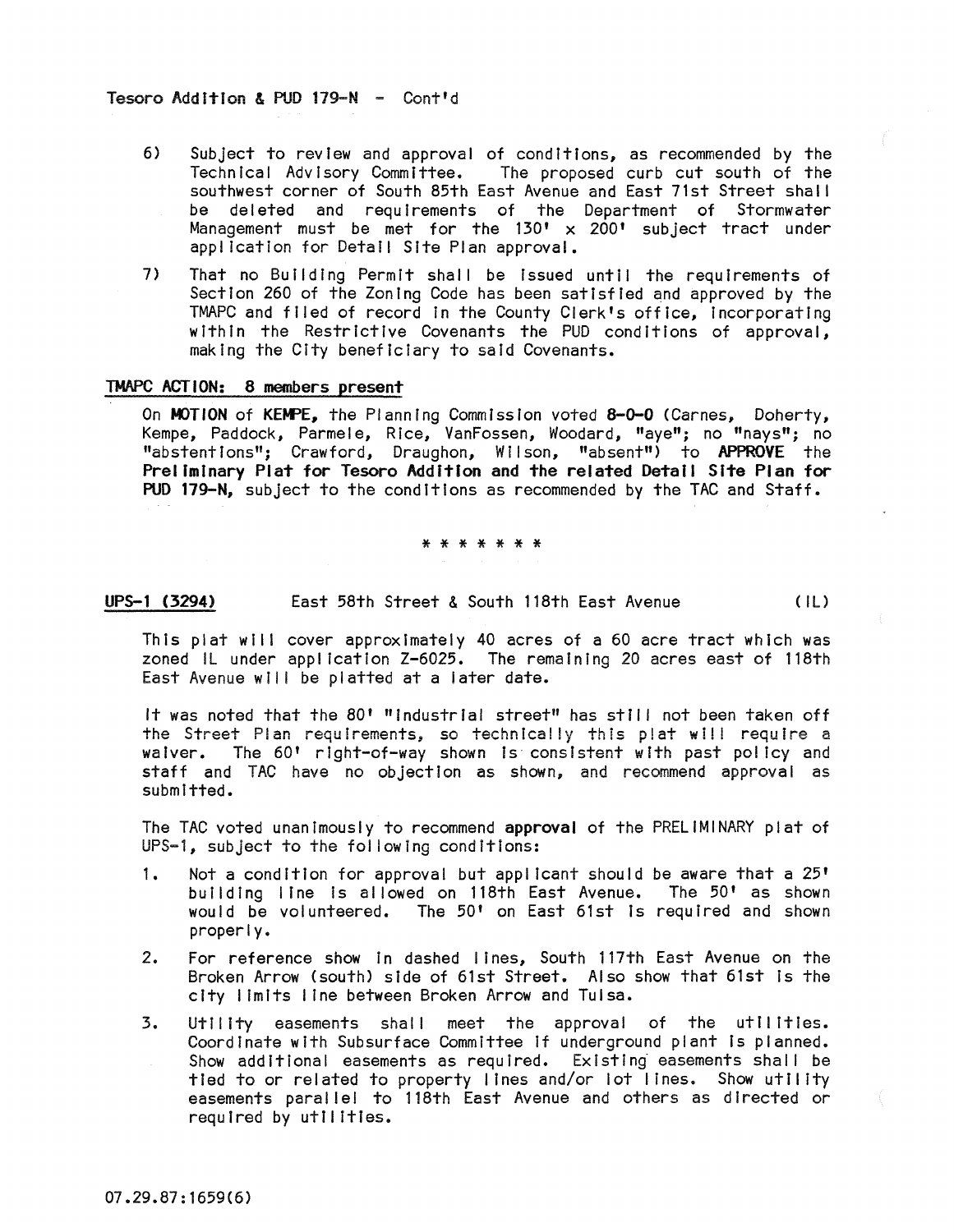- 4. Water plans shall be approved by the Water and Sewer Department prior to release of final plat.
- 5. Pavement or landscape repair within restricted water line, sewer line, or utility easements as a result of water or sewer line or other utll tty repairs due to breaks and failures, shall be borne by the owner(s) of the  $lot(s)$ .
- 6. A request for creation of a Sewer Improvement District shall be submitted to the Water and Sewer Department prior to release of final plat.
- 7. Paving and/or drainage plans shall be approved by Stormwater Management and/or City Engineer, Including storm drainage, detention design and Watershed Development Permit application subject to crIteria approved by City Commission.
- 8. A request for a Privately Financed Public Improvement (PFPI) shall be submitted to the City Engineer.
- 9. Street names shall be approved by City Engineer.
- 10. Limits of Access or (LNA) as applicable shall be shown on the plat as approved by Traffic Engineer. (Show "LNA" on 61st Street.)
- 11. it Is recommended that the developer coordinate with Traffic Engineer during the early stages of street construction concerning the ordering, purchase, and Installation of street marker signs. (AdvIsory, not a condition for release of plat.)
- 12. It Is recommended that the applicant and/or his engineer or developer coordinate with the Tulsa City-County Health Department for solid waste disposal, particularly during the construction phase and/or clearing of the project. Burning of solid waste Is prohibited.
- 13. A Corporation Commission letter (or Certificate of Nondevelopment) shall be submitted concerning any oil and/or gas wells before plat is released. A building line shall be shown on plat on any wells not officially plugged.
- 14. A "Letter of Assurance" regarding Instal latfon of improvements shall be submitted prior to release of final plat, including documents required under Section 3.6-5 of the Subdivision Regulations.
- 15. All (other) SubdivisIon Regulations shal I be met prior to release of final plat.

## TMAPC ACTION: 8 members present

On MOTION of DOHERTY, the Planning Commission voted 8-0-0 (Carnes, Doherty, Kempe, Paddock, Parmele, Rice, VanFossen, Woodard, "aye"; no "nays"; no "abstentions"; Crawford, Draughon, Wilson, "absent") to APPROVE the Preliminary Plat for UPS-1, subject to the conditions as recommended by the TAC and Staff.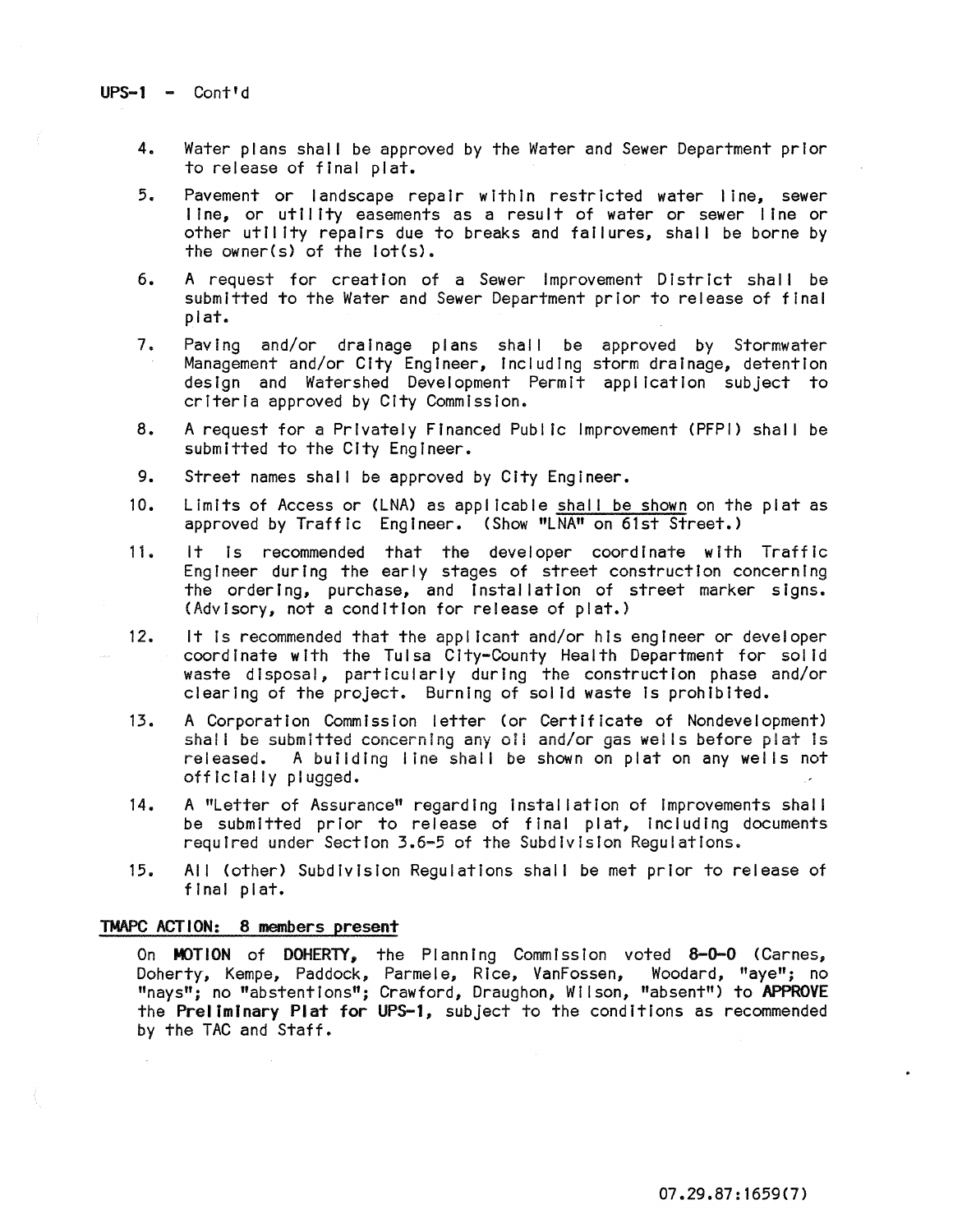#### LOT SPLITS FOR WAIVER:

#### l-16878 Orvis (3303) NW/c of Latimer Street & Sandusky Avenue (RS-3)

This is a request to split a 56'  $\times$  310' tract into two lots, the west 126' and the east 179' (184' less 5' for road right-of-way ). In order to permit this lot split, a variance will be required from the City Board of Adjustment because the west 126' of the tract will have access to Sandusky Avenue only by virtue of a private roadway easement along the.north side of the tract.

The Staff recommended approval, subject to the following conditions:

- 1. The east 5' of the tract be dedicated to the City of Tulsa for additional right-of-way for Sandusky Avenue.
- 2. Approval from the Water and Sewer Department for access to both utilities.
- 3. Any utility easement required by the Technical Advisory Committee.
- 4. Approval from the City Board of Adjustment for Case #14546, variance of frontage to zero.

In discussion, some TAC members had Indicated a field check showed an access roadway along the south side of the property, not the north. Water Department advised that the rear lot would not have access to Sandusky. An ownership "handle" was recommended and each lot should be metered separately. Department of Stormwater Management advised that a Watershed Development Permit would be required for new development.

The TAC voted unanimously to recommend approval of L-16878, subject to the fol lowing conditions:

- 1. Dedication of east 5' In compl lance with the Major Street Plan.
- 2. Provide access "handle" to Sandusky, and provide separate water meters for each house.
- 3. Provide 11' utility easements on the west and along the south. May coincide with access "handle".
- 4. Approval of Board of Adjustment for frontage and lot width variance.

STAFF NOTE: Since the TAC meeting, Staff has discovered that 10' has already been dedicated along the south property I ine of this spl It. This may eliminate or modify some of the conditions. Additional information was available at the TMAPC meeting of 7/29/87 which may eliminate some of the above conditions.

## TMAPC ACTION: 8 members present

On MOTION of RICE, the Planning Commission voted 8-0-0 (Carnes, Doherty, Kempe, Paddock, Parmele, Rice, VanFossen, Woodard, "aye"; no "nays"; no "abstentions"; Crawford, Draughon, WII son, "absent") to APPROVE the lot Split Waiver for L-16878 Orvis, subject to the conditions as recommended by the TAC and Staff.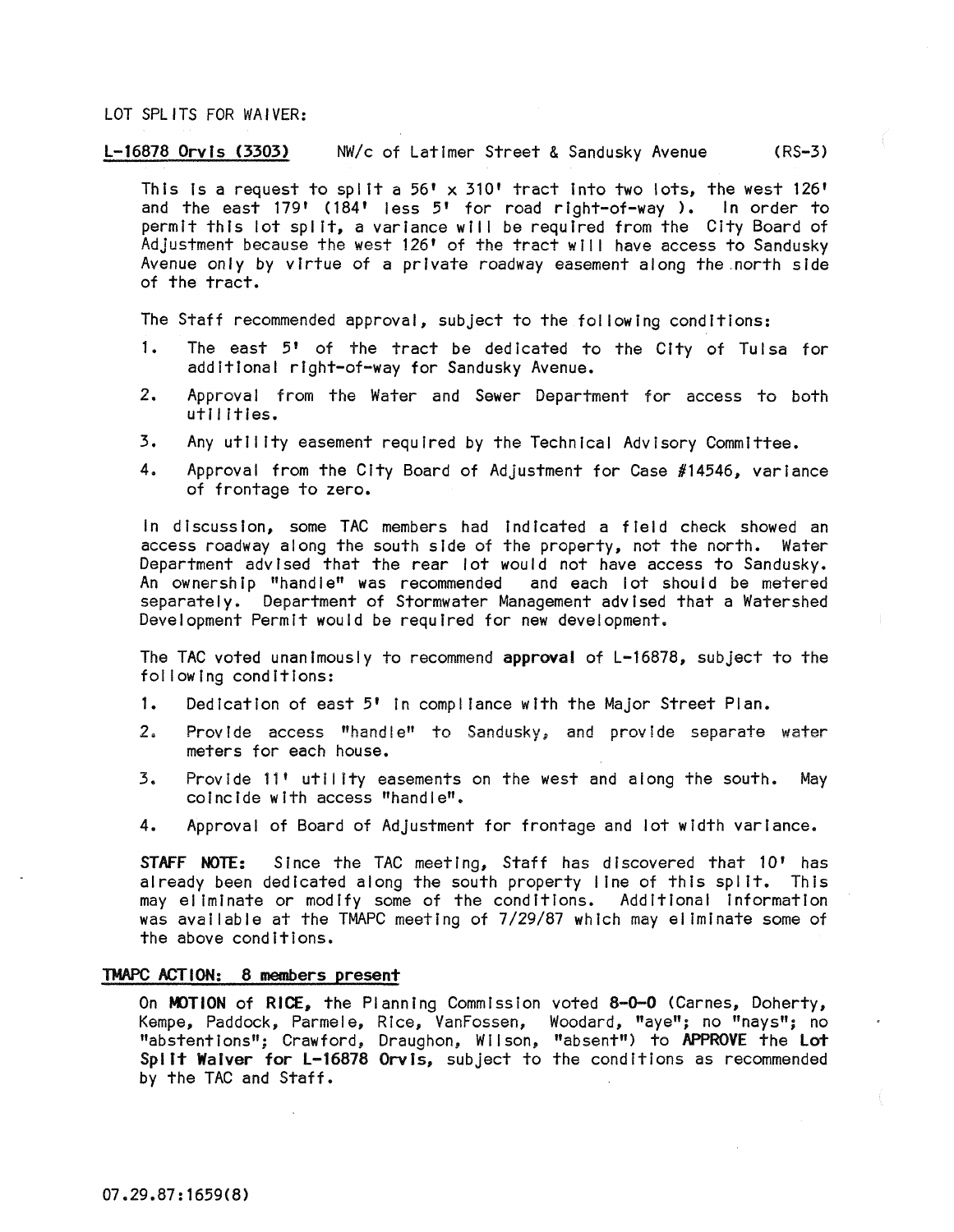L-16880 Crook (864) West of the SW/c of 191st Street & 129th East Ave. (AG)

L-16881 Jones (1163) South of the SE/c of East 191st Street & Sheridan (AG)

Mr. Wilmoth advised the applicant was now working with larger tracts of land, which negates the need for a lot split application. Therefore, he requested the above applications be withdrawn.

#### TMAPC ACTION: 8 members present

On MOTION of KEMPE, the Planning Commission voted 8-0-0 (Carnes, Doherty, Kempe, Paddock, Parmele, Rice, VanFossen, Woodard, "aye"; no "nays"; no "abstentions"; Crawford, Draughon, Wilson, "absent") to WITHDRAW the Lot Spl it Waiver for L-16880 Crook and L-16881 Jones, as recommended by Staff.

## LOT SPLITS FOR DISCUSSION:

L-16901 P.A. Investments (1193) 1500 Block of South 79th East Avenue (RS-3)

In the opinion of the Staff, the lot split meets the Subdivision and Zoning Regulations. As the lot Is Irregular In shape, notice has been given to the abutting owner(s). Approval is recommended.

#### TMAPC ACTION: 8 members present

On MOTION of KEMPE, the Planning Commission voted 8-0-0 (Carnes, Doherty, Kempe, Paddock, Parmele, Rice, VanFossen, Woodard, "aye"; no "nays"; no "abstent Ions"; Crawford, Draughon, W II son, "absent") to APPROVE L-16901 P.A. Investments, as recommended by Staff.

# LOT SPLITS FOR RATIFICATION OF PRIOR APPROVAL:

|  | $L-16891$ (1283) McHoll/Lindsey |  | L-16895 (1792) Gleason, Claude, Roberts |  |
|--|---------------------------------|--|-----------------------------------------|--|
|  | L-16892 (1692) Hurley/Hogeland  |  | L-16896 (3392) Cohea/Jones              |  |
|  | $L-16893$ (983) Neal/Harris     |  | L-16898 (1292) Cooper/Smith             |  |
|  | L-16894 (292) Tulsa/Mackin      |  |                                         |  |

# TMAPC ACTION: 8 members present

On MOTION of DOHERTY, the Planning Commission voted 8-0-0 (Carnes, Doherty, Kempe, Paddock, Parmele, Rice, VanFossen, Woodard, "aye"; no "nays"; no "abstentions"; Crawford, Draughon, Wilson, "absent") to APPROVE the Above Listed Lot Splits for Ratification, as recommended by Staff.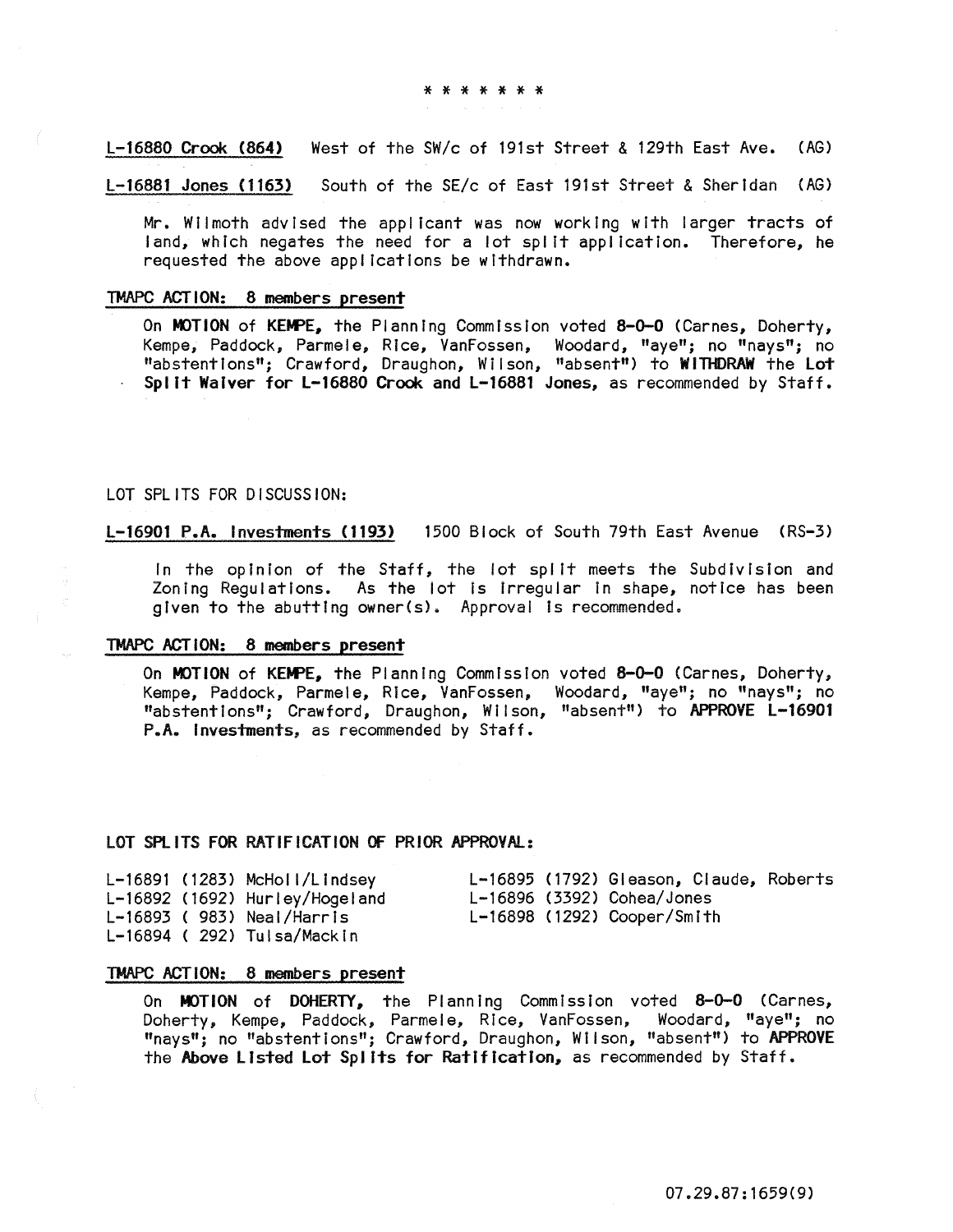# CONTINUED PUBL IC HEARING:

PUBLIC HEARING TO AMEND THE CITY OF TULSA ZONING CODE TO INCLUDE ESTABLISHMENT OF A HISTORIC PRESERVATION (HP) ZONING DISTRICT AND RELATED MATTERS. (Request to continue to September 16, 1987)

#### TMAPC ACTION: 10 members present

On MOTION of PADDOCK, the Planning Commission voted 8-0-0 (Carnes, Doherty, Kempe, Paddock, Parmele, Rice, VanFossen, Woodard, "aye"; no "nays"; no "abstentions"; Crawford, Draughon, Wilson, "absent") to CONTINUE Consideration of the Public Hearing as relates to a Historic Preservation Zoning District until Wednesday, September 16, 1987 at 1:30 p.m. in the City Commission Room, City Hall, Tulsa Civic Center.

## OTHER BUSINESS:

#### PUD 159-10: SE/c of West 67th Street and South 29th West Avenue

#### Staff Recommendation: Minor Amendment for Building Setback

The subject tract Is described as Lot 35, Block 1 of the West Highlands Plaza Addition (Plat No. 4271), and Is located at the southeast corner of West 67th Street and South 29th West Avenue. The applicant is requesting that the 20' rear building setback be amended to 15' to permit construction of a new home. The patio cover portion of the residence Is the closest part of the structure to the rear lot line. Notice of this request has been given to the abutting owners.

Staff review of this request Indicates that It is minor in nature. Therefore, Staff recommends APPROVAL of PUD 159-10 to amend the rear yard building setback from 20' to 15' per the submitted plot plan.

## TMAPC ACTION: 8 members present

On MOTION of VANFOSSEN, the Planning Commission voted 8-0-0 (Carnes, Doherty, Kempe, Paddock, Parmele, Rice, VanFossen, Woodard, "aye"; no "nays"; no "abstentions"; Crawford, Draughon, Wilson, "absent") to APPROVE the Minor Amendment for PUD 159-10, as recommended by Staff.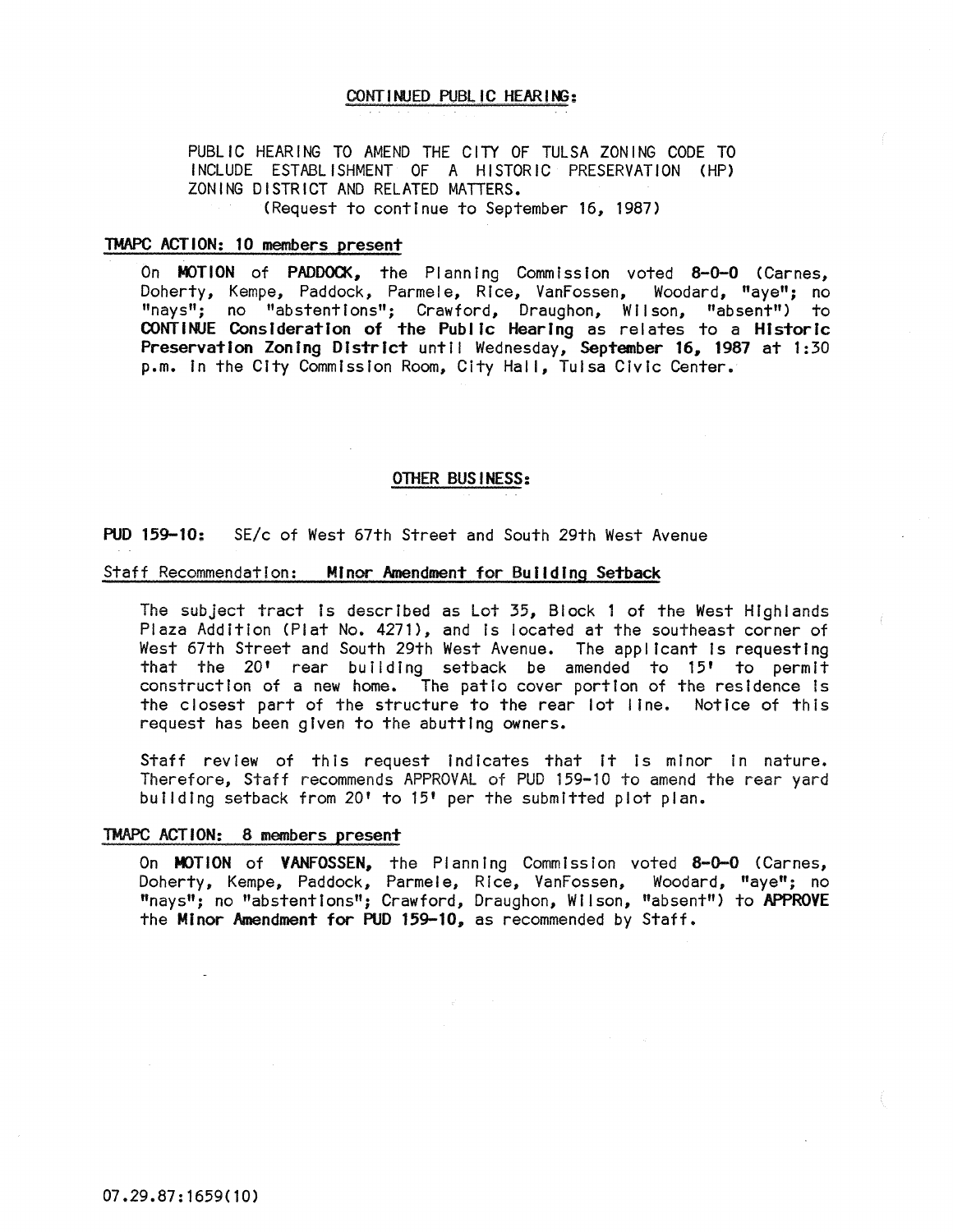# PUD 112: 6112 South 87th East Avenue

## Staff Recommendation: Detail Sign Plan

The subject tract is located at 6112 South 87th East Avenue and is the site of The Springs Apartments. The applicant Is requesting approval of a Detail Sign Plan for an Identification sign and two accessory signs. The original PUD did not specify sign standards and the proposed Identification sign meets the requirements of the Zoning Code.

Therefore, Staff recommends APPROVAL of the Detail Sign Plan per the submitted plot plan and drawings. The identification sign shall be setback a minimum of 50' from the centerline of East 61st Street.

# TMAPC ACTION: 8 members present

On MOTION of DOHERTY. the Planning Commission voted 8-0-0 (Carnes, Doherty, Kempe, Paddock, Parmele, Rice, VanFossen, Woodard, "aye"; no "nays"; no "abstentions"; Crawford, Draughon, Wilson, "absent") to APPROVE the Detail Sign Plan for PUD 112, as recommended by Staff.

#### \* \* \* \* \* \* \*

The City Legal Department, Commissioners and Staff provided input for an Informal discussion on the Subdivision Regulations pertaining to requirements for lot splits.

There being no further business, the Chairman declared the meeting adjourned at 3:02 p.m.

Date Approved Chairman I

ATTEST:

 $V$  ,  $\circ$   $\circ$  .